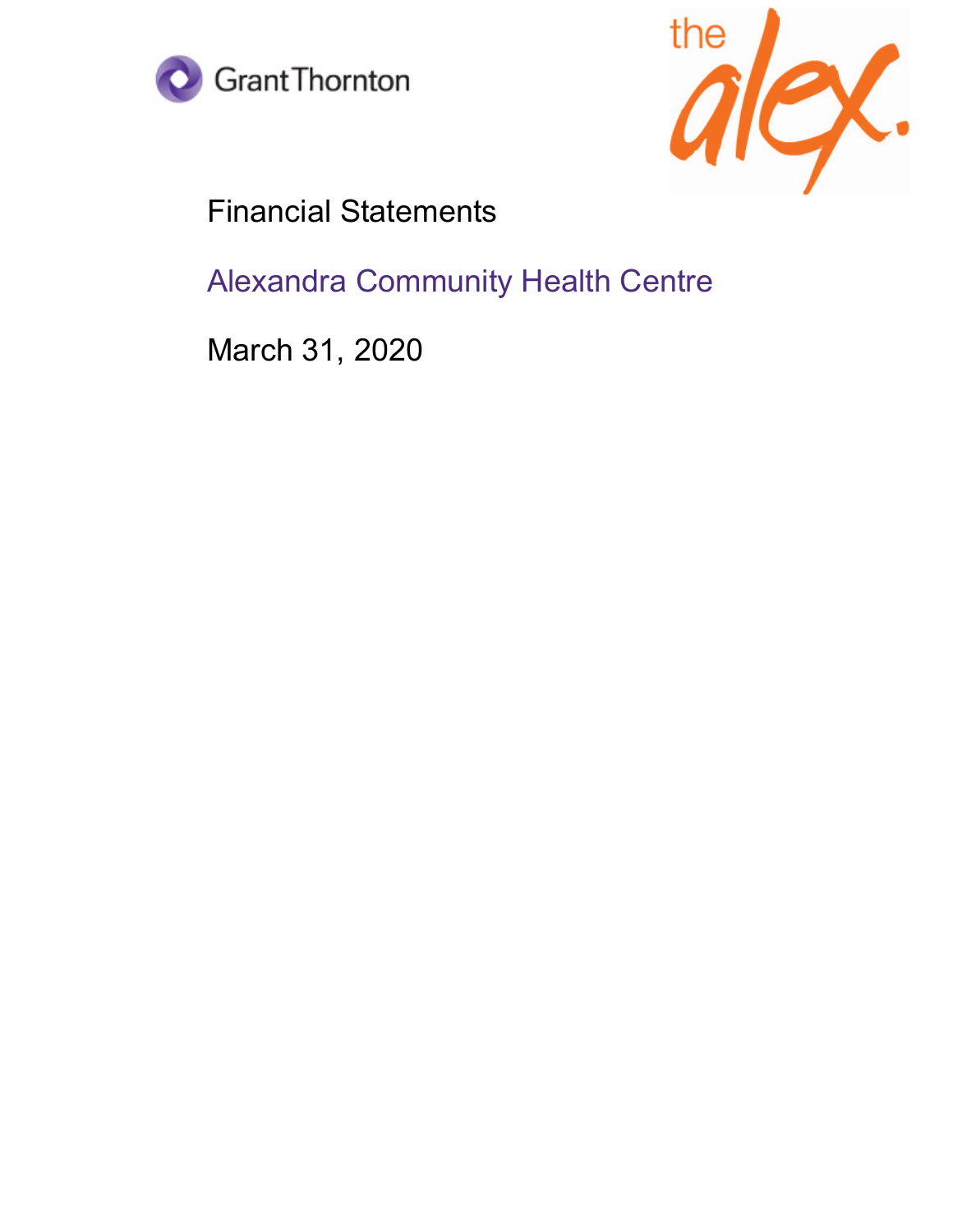

# Independent Auditor's Report

**Grant Thornton LLP Suite 1100** 332 - 6 Avenue SW Calgary, AB T<sub>2</sub>P 0B<sub>2</sub>

T +1 403 260 2500 F +1 403 260 2571 www GrantThornton ca

To the Board of Directors **Alexandra Community Health Centre** 

### **Opinion**

We have audited the financial statements of Alexandra Community Health Centre ("The Alex"), which comprise the statement of financial position as at March 31, 2020, and the statements of operations and changes in net assets and cash flows for the year then ended, and notes to the financial statements, including a summary of significant accounting policies.

In our opinion, the accompanying financial statements present fairly, in all material respects, the financial position of The Alex as at March 31, 2020, and its results of operations and its cash flows for the year then ended in accordance with Canadian accounting standards for not-for-profit organizations.

### **Basis for opinion**

We conducted our audit in accordance with Canadian generally accepted auditing standards. Our responsibilities under those standards are further described in the Auditor's Responsibilities for the Audit of the Financial Statements section of our report. We are independent of The Alex in accordance with the ethical requirements that are relevant to our audit of the financial statements in Canada, and we have fulfilled our other ethical responsibilities in accordance with these requirements. We believe that the audit evidence we have obtained is sufficient and appropriate to provide a basis for our opinion.

### **Emphasis of matter - Restated Comparative Information**

We draw attention to Note 15 to the financial statements, which explains that certain comparative information presented for the year ended March 31, 2019 has been restated. Our opinion is not modified in respect of this matter.

### Responsibilities of management and those charged with governance for the financial statements

Management is responsible for the preparation and fair presentation of the financial statements in accordance with Canadian accounting standards for not-for-profit organizations, and for such internal control as management determines is necessary to enable the preparation of financial statements that are free from material misstatement, whether due to fraud or error.

In preparing the financial statements, management is responsible for assessing The Alex's ability to continue as a going concern, disclosing, as applicable, matters related to going concern and using the going concern basis of accounting unless management either intends to liquidate The Alex or to cease operations, or has no realistic alternative but to do so.

Those charged with governance are responsible for overseeing The Alex's financial reporting process.

Audit | Tax | Advisory  $\mathbf{1}$ © Grant Thornton LLP. A Canadian Member of Grant Thornton International Ltd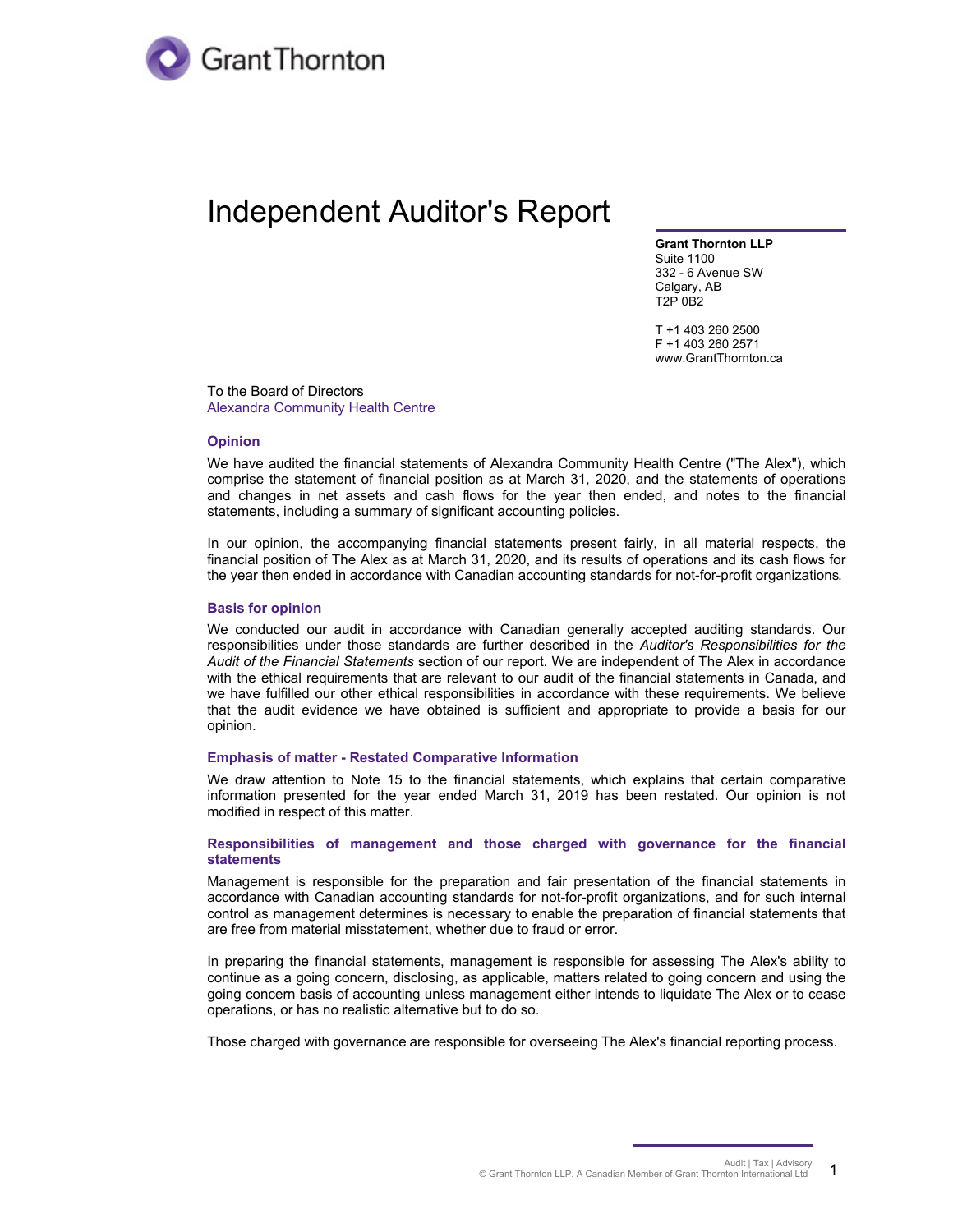# Independent Auditor's Report (continued)

### Auditor's responsibilities for the audit of the financial statements

Our objectives are to obtain reasonable assurance about whether the financial statements as a whole are free from material misstatement, whether due to fraud or error, and to issue an auditor's report that includes our opinion. Reasonable assurance is a high level of assurance, but is not a guarantee that an audit conducted in accordance with Canadian generally accepted auditing standards will always detect a material misstatement when it exists. Misstatements can arise from fraud or error and are considered material if, individually or in the aggregate, they could reasonably be expected to influence the economic decisions of users taken on the basis of these financial statements. As part of an audit in accordance with Canadian generally accepted auditing standards, we exercise professional judgment and maintain professional skepticism throughout the audit. We also:

- Identify and assess the risks of material misstatement of the financial statements, whether due to fraud or error, design and perform audit procedures responsive to those risks, and obtain audit evidence that is sufficient and appropriate to provide a basis for our opinion. The risk of not detecting a material misstatement resulting from fraud is higher than for one resulting from error, as fraud may involve collusion, forgery, intentional omissions, misrepresentations, or the override of internal control.
- Obtain an understanding of internal control relevant to the audit in order to design audit  $\bullet$ procedures that are appropriate in the circumstances, but not for the purpose of expressing an opinion on the effectiveness of The Alex's internal control.
- Evaluate the appropriateness of accounting policies used and the reasonableness of accounting estimates and related disclosures made by management.
- Conclude on the appropriateness of management's use of the going concern basis of accounting and, based on the audit evidence obtained, whether a material uncertainty exists related to events or conditions that may cast significant doubt on The Alex's ability to continue as a going concern. If we conclude that a material uncertainty exists, we are required to draw attention in our auditor's report to the related disclosures in the financial statements or, if such disclosures are inadequate. to modify our opinion. Our conclusions are based on the audit evidence obtained up to the date of our auditor's report. However, future events or conditions may cause The Alex to cease to continue as a going concern.
- Evaluate the overall presentation, structure and content of the financial statements, including the disclosures, and whether the financial statements represent the underlying transactions and events in a manner that achieves fair presentation.

We communicate with those charged with governance regarding, among other matters, the planned scope and timing of the audit and significant audit findings, including any significant deficiencies in internal control that we identify during our audit.

Calgary, Canada June 22, 2020

Grant Thouton LLP

**Chartered Professional Accountants**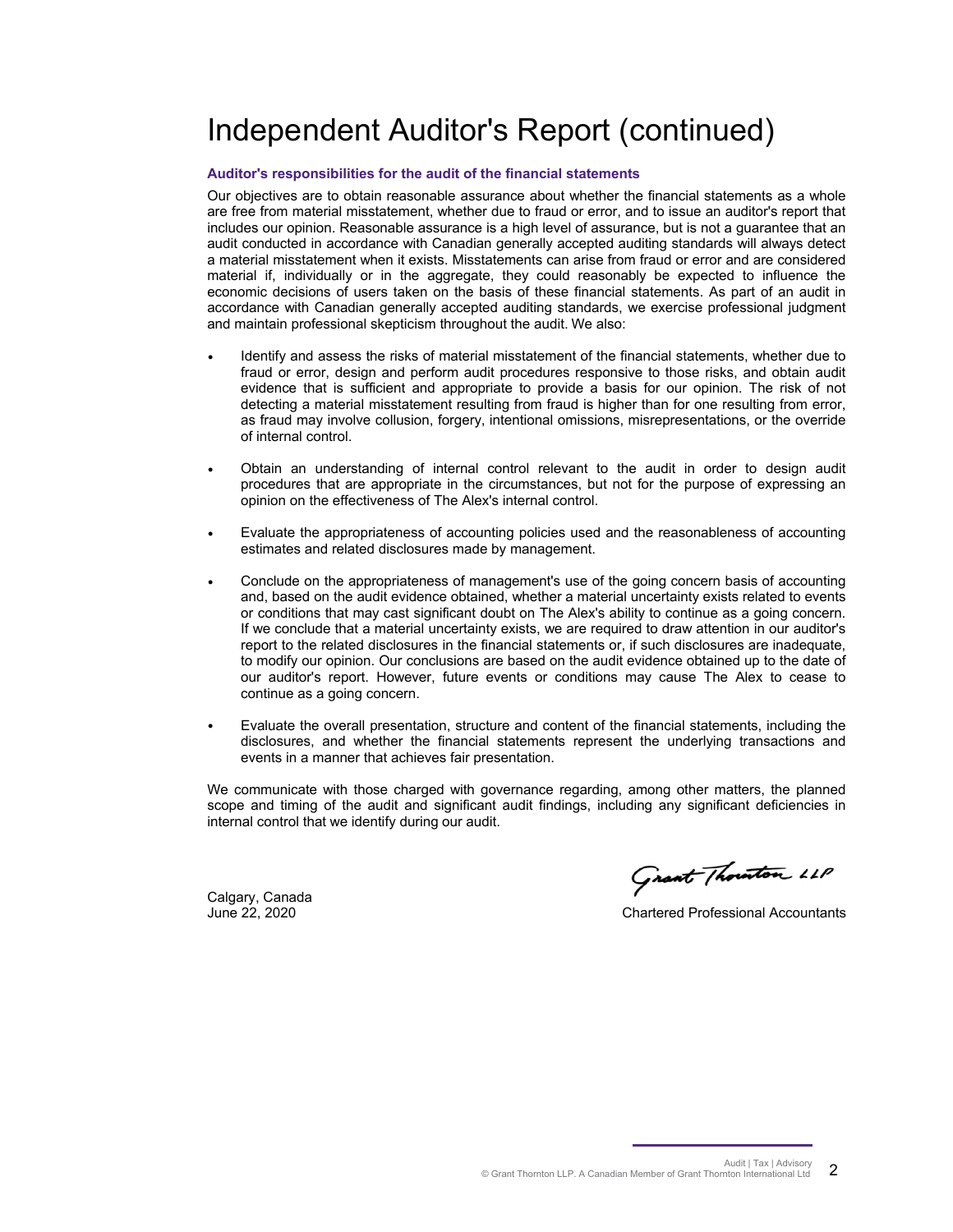# **Alexandra Community Health Centre**<br>Statement of Financial Position

### As at March 31, 2020

| As at March 31, 2020                                                      |                |                       |            |                | 2020       | 2019        |
|---------------------------------------------------------------------------|----------------|-----------------------|------------|----------------|------------|-------------|
|                                                                           |                | <b>General Funds</b>  |            |                |            | (Restated - |
|                                                                           | Operating      | <b>Sustainability</b> |            | Capital        |            | Note 15)    |
|                                                                           | <b>Fund</b>    | <b>Fund</b>           | Total      | Fund           | Total      | Total       |
|                                                                           | \$             | \$                    | \$         | \$             | \$         | \$          |
| <b>Assets</b>                                                             |                |                       |            |                |            |             |
| Current                                                                   |                |                       |            |                |            |             |
| Cash                                                                      | 1,922,962      |                       | 1,922,962  |                | 1,922,962  | 3,109,837   |
| Restricted cash (Note 3)                                                  | 168,370        |                       | 168,370    |                | 168,370    | 444,912     |
| Investments (Note 4)                                                      | 2,172,716      |                       | 2,172,716  |                | 2,172,716  | 1,717,483   |
| Restricted investments (Note 4)                                           |                | 5,369,739             | 5,369,739  | 295,483        | 5,665,222  | 5,938,246   |
| Accounts receivable (Note 5)                                              | 995,251        |                       | 995,251    |                | 995,251    | 906,139     |
| Prepaid expenses                                                          | 50,716         | $\blacksquare$        | 50,716     | $\blacksquare$ | 50,716     | 70,162      |
|                                                                           | 5,310,015      | 5,369,739             | 10,679,754 | 295,483        | 10,975,237 | 12,186,779  |
| Deposits                                                                  | 66,895         |                       | 66,895     |                | 66,895     | 75,020      |
| Tangible capital assets (Note 6)                                          |                |                       |            | 1,583,021      | 1,583,021  | 1,315,834   |
|                                                                           |                |                       |            |                |            |             |
|                                                                           | 5,376,910      | 5,369,739             | 10,746,649 | 1,878,504      | 12,625,153 | 13,577,633  |
| <b>Liabilities</b><br>Current<br>Accounts payable and accrued liabilities | 2,076,402      |                       | 2,076,402  |                | 2,076,402  | 2,631,216   |
|                                                                           |                |                       |            |                |            |             |
|                                                                           | 2,076,402      |                       | 2,076,402  |                | 2,076,402  | 2,631,216   |
| Deferred contributions (Note 7)                                           | 1,140,199      |                       | 1,140,199  |                | 1,140,199  | 1,381,760   |
| Designated contributions - donations (Note 8)                             | 2,160,309      | 2,200,000             | 4,360,309  |                | 4,360,309  | 4,510,577   |
| Externally restricted contributions for Children's                        |                |                       |            |                |            |             |
| Health Program (Note 10)                                                  |                | 585,000               | 585,000    |                | 585,000    | 585,000     |
|                                                                           | 5,376,910      | 2,785,000             | 8,161,910  |                | 8,161,910  | 9,108,553   |
| <b>Net Assets</b>                                                         |                |                       |            |                |            |             |
| Invested in tangible capital assets                                       |                |                       |            | 1,583,021      | 1,583,021  | 1,315,834   |
| Internally restricted                                                     | $\blacksquare$ | 2,584,739             | 2,584,739  | 295,483        | 2,880,222  | 3, 153, 245 |
|                                                                           |                |                       |            |                |            |             |
|                                                                           |                | 2,584,739             | 2,584,739  | 1,878,504      | 4,463,243  | 4,469,079   |
|                                                                           | 5,376,910      | 5,369,739             | 10,746,649 | 1,878,504      | 12,625,153 | 13,577,633  |
|                                                                           |                |                       |            |                |            |             |

**Commitments (Note 14)**<br>Impact of COVID-19 (Note 16)

On behalf of the Board of Directors

 $\mathbb{Q}^p$ **Director** <u>Janice Anderson</u>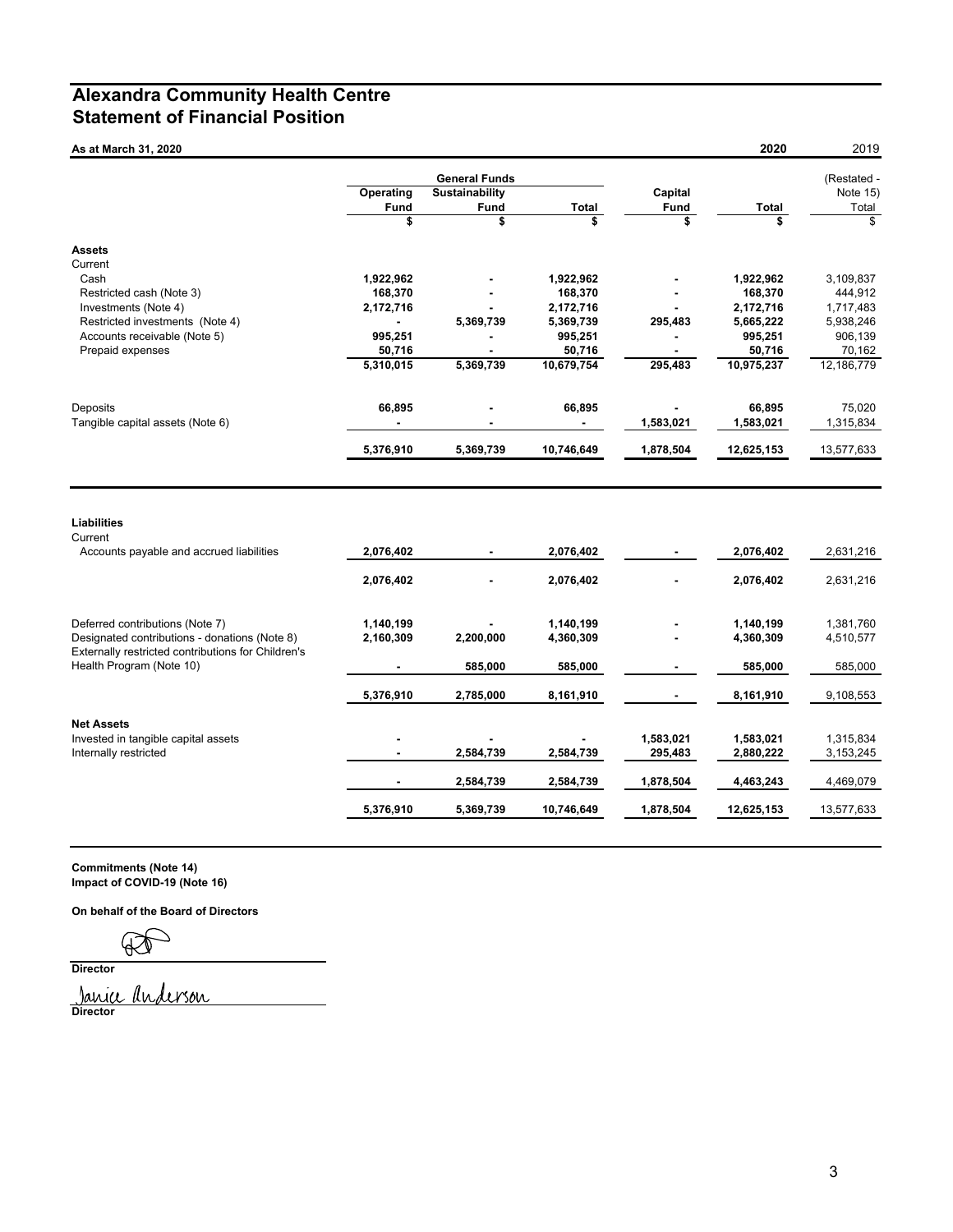# Alexandra Community Health Centre<br>Statement of Operations and Changes in Net Assets

Year ended March 31, 2020

| Year ended March 31, 2020                                           |                |                       |            |            | 2020       | 2019       |
|---------------------------------------------------------------------|----------------|-----------------------|------------|------------|------------|------------|
|                                                                     |                | <b>General Funds</b>  |            |            |            | (Restated  |
|                                                                     | Operating      | <b>Sustainability</b> |            | Capital    |            | Note 15)   |
|                                                                     | Fund           | Fund                  | Total      | Fund       | Total      | Total      |
|                                                                     | \$             | \$                    | \$         | \$         | \$         | \$         |
| Revenue                                                             |                |                       |            |            |            |            |
| <b>Calgary Homeless Foundation</b>                                  | 10,177,697     |                       | 10,177,697 |            | 10,177,697 | 9,677,093  |
| <b>Provincial Government</b>                                        | 9,137,365      |                       | 9,137,365  |            | 9,137,365  | 9,059,746  |
| <b>Municipal Government</b>                                         | 772,570        |                       | 772,570    |            | 772,570    | 389,511    |
| <b>Federal Government</b>                                           |                |                       |            |            |            | 157,796    |
| United Way                                                          | 603,713        |                       | 603,713    |            | 603,713    | 591,850    |
| Fundraising revenue                                                 | 3,199,870      |                       | 3,199,870  | 242,958    | 3,442,828  | 2,569,979  |
| Other revenue                                                       | 873,170        |                       | 873,170    |            | 873,170    | 933,484    |
| Interest income                                                     | 84,367         | 112,209               | 196,576    | 16,670     | 213,246    | 161,266    |
|                                                                     | 24,848,752     | 112,209               | 24,960,961 | 259,628    | 25,220,589 | 23,540,725 |
| <b>Expenses</b>                                                     |                |                       |            |            |            |            |
| Salaries, wages and benefits                                        | 13,786,919     |                       | 13,786,919 |            | 13,786,919 | 11,817,250 |
| Professional fees and contracted services                           | 5,454,437      |                       | 5,454,437  |            | 5,454,437  | 5,276,840  |
| Programs and supplies                                               | 2,290,715      |                       | 2,290,715  |            | 2,290,715  | 2,279,853  |
|                                                                     | 1,418,762      |                       | 1,418,762  |            | 1,418,762  | 1,436,100  |
| Homeless Housing Society of Calgary<br>(Note 12)                    |                |                       |            |            |            |            |
| Facilities                                                          | 1,318,901      |                       | 1,318,901  |            | 1,318,901  | 1,205,034  |
| Office and administration                                           | 461,897        |                       | 461,897    |            | 461,897    | 645,784    |
| Amortization                                                        |                |                       |            | 381,309    | 381,309    | 331,342    |
| Insurance                                                           | 110,793        |                       | 110,793    |            | 110,793    | 100,414    |
|                                                                     | 24,842,422     |                       | 24,842,422 | 381,309    | 25,223,731 | 23,092,616 |
| (Deficiency) excess of revenues over expenses<br>before other Items |                |                       |            |            |            |            |
|                                                                     | 6,330          | 112,209               | 118,539    | (121, 681) | (3, 142)   | 448,109    |
| Other Items                                                         |                |                       |            |            |            |            |
| (Loss) gain on disposal of capital assets                           | $\blacksquare$ |                       |            | (2,694)    | (2,694)    | 14,900     |
| (Deficiency) excess of revenues over expenses                       | 6,330          | 112,209               | 118,539    | (124, 375) | (5,836)    | 463,009    |
| Net assets - beginning of year (as previously                       |                | 2,466,200             | 2,466,200  | 2,002,879  | 4,469,079  | 3,710,087  |
| reported)<br>Change in accounting policy (Note 15)                  |                |                       |            |            |            | 295,983    |
| Net assets - beginning of year (as restated)                        |                | 2,466,200             | 2,466,200  | 2,002,879  | 4,469,079  | 4,006,070  |
| Transfer to Sustainability Fund                                     | (6, 330)       | 6,330                 |            |            |            |            |
| Transfer to Capital Fund                                            |                |                       |            |            |            |            |
| Net assets - end of the year                                        |                | 2,584,739             | 2,584,739  | 1,878,504  | 4,463,243  | 4,469,079  |
|                                                                     |                |                       |            |            |            |            |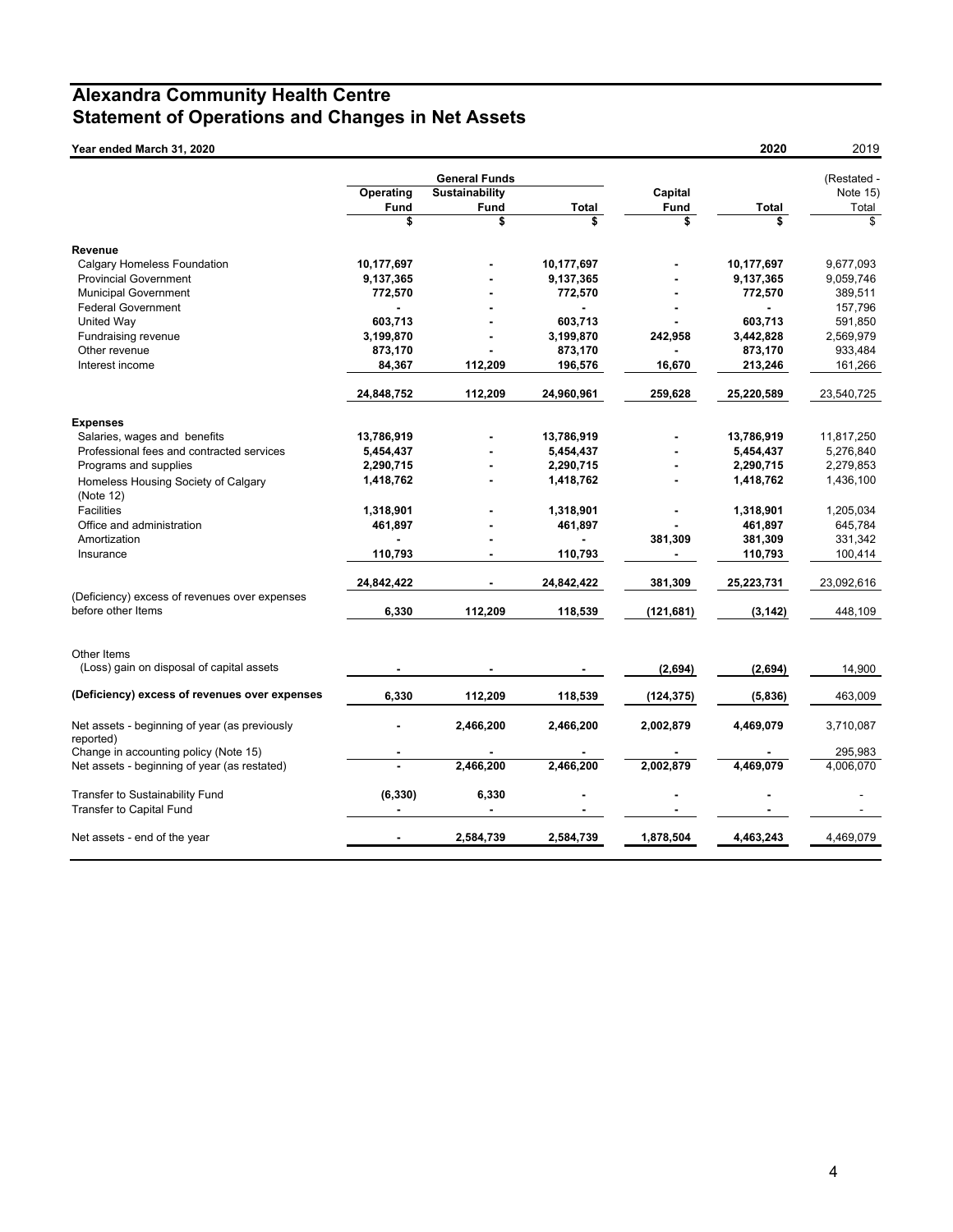### **Alexandra Community Health Centre Statement of Cash Flows**

#### As at March 31, 2020 2020 (Decrease) increase in cash Operating  $(5,836)$ (Deficiency) excess of revenues over expenses items not affecting cash Amortization of tangible capital assets 381,309 Loss (gain) on disposition of tangible capital assets  $2,694$ 378,167 Change in non-cash working capital items Restricted cash 276,542 Accounts receivable  $(89, 112)$ 19,446 Prepaid expenses Deposits 8,125 Accounts payable and accrued liabilities  $(554, 814)$ Obligation under rental lease agreement Deferred contributions  $(241, 561)$ Designated contributions - donations  $(150, 268)$  $(353, 475)$ Investing Purchase of tangible capital assets  $(683, 084)$ Proceeds from disposition of tangible capital assets 31,894 Purchase of investments  $(182, 209)$  $(833, 399)$ (Decrease) increase in cash  $(1, 186, 875)$

Cash Beginning of year 3,109,837 2,949,307 End of year 1,922,962 3,109,837

2019

463,009

331,342

779.451

4,861,496

 $(219, 983)$ 

 $(58, 226)$ 

861,614

 $(75, 849)$ 

173,643

26,634

6,349,823

 $(245, 664)$ 

 $(5,958,529)$  $(6, 189, 293)$ 

160,530

14,900

 $1,043$ 

 $(14,900)$ 

\$ (Restated -Note 15)

Š.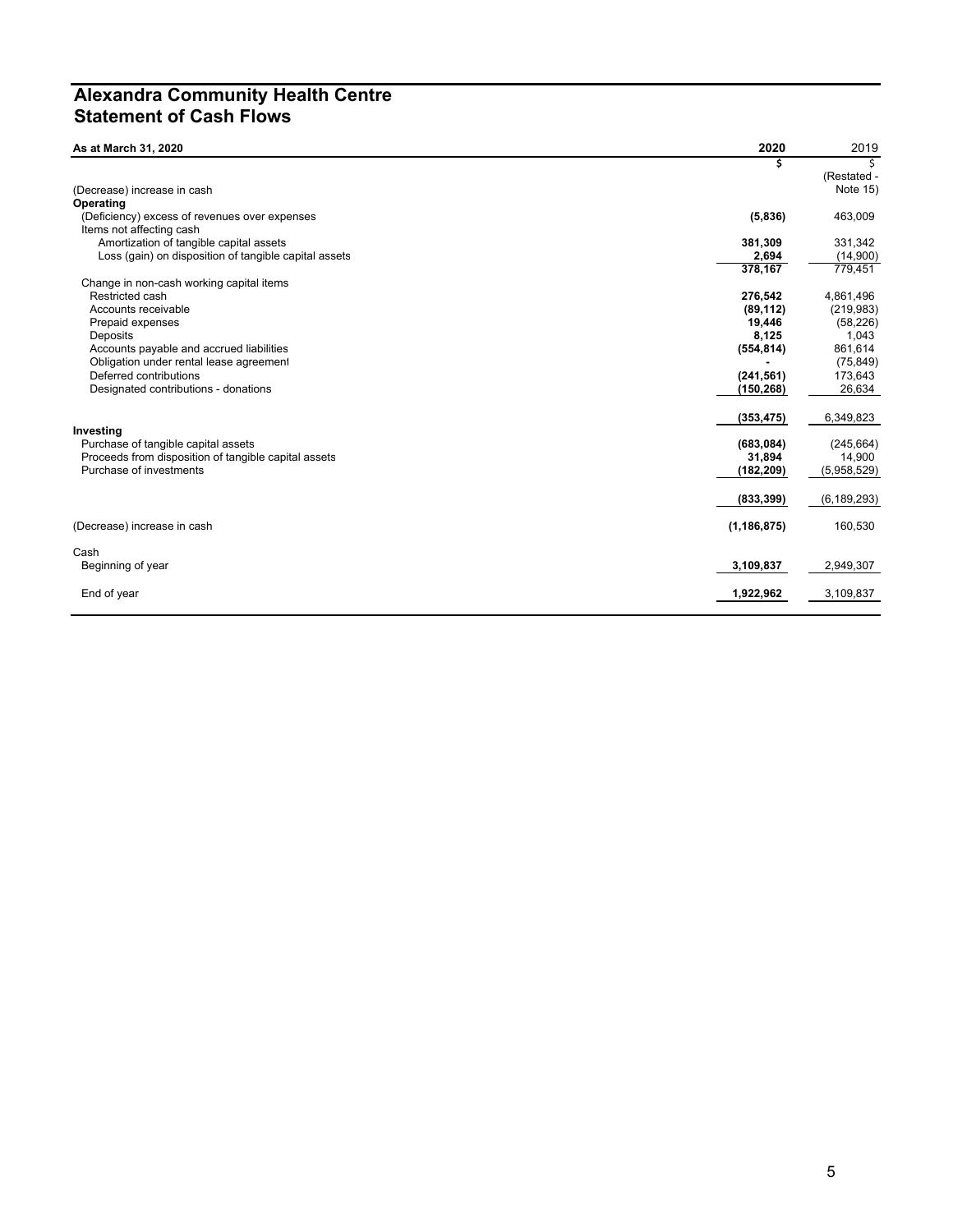March 31, 2020

#### $1.$ **Nature of operations**

Alexandra Community Health Centre ("The Alex") is a registered charitable organization operating under the Societies Act of the Province of Alberta. The Alex is changing how we look at health care in Calgary. Its health, housing and community programs support our most vulnerable neighbours, tackling tough health and social issues head-on. Using a multi-disciplinary team approach, The Alex focuses its care on assessment, intervention and promotion of all aspects of health. The Alex embraces a model of health care that is accessible, responsive and participatory. In addition to the Community Health Centre, The Alex operate a Seniors Health Centre, a Youth Health Centre, two Mobile Community Health Buses, a Dental Health Bus, four Housing First programs, a Community Food Centre and a variety of community based programs.

The Alex is a registered charity under the Income Tax Act and as such is exempt from income taxes under Section 149(1) of the Income Tax Act.

The financial statements do not include the financial activities of the Homeless Housing Society of Calgary (Note 12).

#### $2.$ **Significant accounting policies**

These financial statements are prepared in accordance with Canadian accounting standards for not-for-profit organizations. The significant accounting policies are detailed as follows:

### Adoption of new accounting standards and change in accounting policy

Effective April 1, 2019, The Alex adopted the new standards in the Chartered Professional Accountants of Canada Handbook, Part III - Accounting for Not-for-Profit Organizations Sections 4433 (Tangible Capital Assets Held by Not-for-Profit Organizations) and 4441 (Collections Held by Not-for-Profit Organizations).

The adoption of Section 4433 - Tangible Capital Assets Held by Not-for-Profit Organizations resulted in a change to The Alex's accounting policies with respect to componentization, and amortization of tangible capital assets. Also, in accordance with Section 4433, The Alex's accounting policy with respect to impairment of long-lived assets has been revised.

The allocation of costs pertaining to the tangible capital assets made up of significant separable component parts had no material impact upon adoption of this standard given the composition of The Alex's tangible capital assets.

Section 4441 - Collections Held by Not-for-Profit Organizations has no material impact for The Alex as it holds no collections

As part of the adoption of the new standards, the useful lives and capitalization thresholds for tangible capital assets were re-evaluated and revised to provide more accurate and relevant information as to the benefits obtained from the tangible capital assets. The changes have been made retroactively and the comparative year's financial statements have been restated as described in Note 15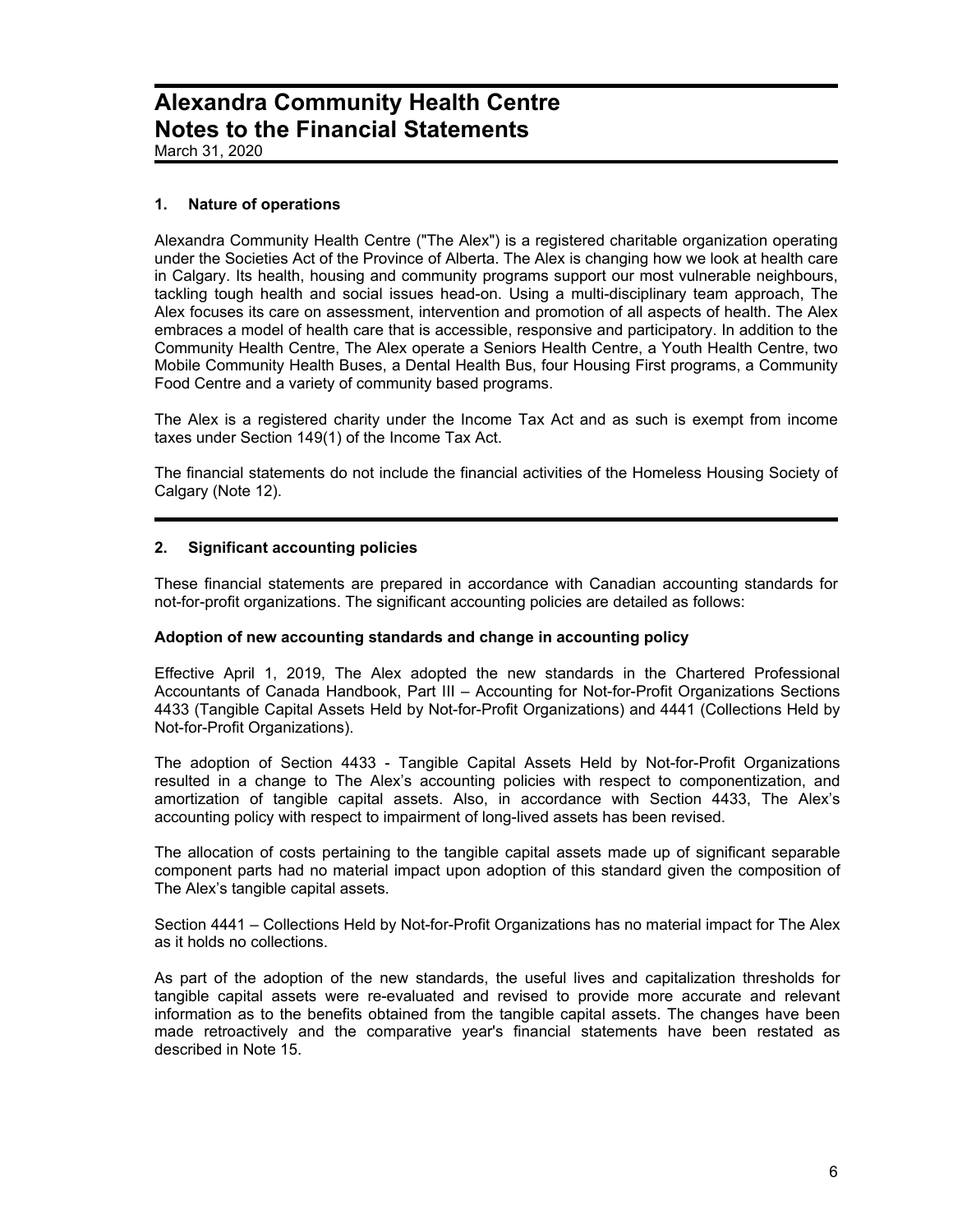March 31, 2020

#### $2.$ **Significant accounting policies (continued)**

### **Fund accounting**

The Alex accounts for its activities using the following funds:

The Operating Fund accounts for The Alex's program delivery and administrative activities. This fund reports unrestricted resources and restricted operating grants required for ongoing operations.

The Sustainability Fund accounts for both restricted and unrestricted resources that are intended to sustain the existence and ensure the continuing activities of The Alex and/or existing programs. Funds may be utilized to support operating deficits and future projects at management's discretion. Interest earned on these funds will support ongoing operations. It includes unrestricted operating surpluses and externally restricted funds retained to ensure long term sustainability of specific programs.

The Capital Fund reports the assets, liabilities, revenues, expenses, gains and losses related to The Alex's tangible capital assets.

### **Revenue recognition**

The Alex follows the restricted fund method of accounting for contributions.

Restricted contributions received for future operating expenses are initially recorded as deferred contributions or designated contributions - donations, and recognized in revenue of the operating fund as the related expenses are incurred. Unrestricted contributions are recognized as revenue of the Operating Fund when received or receivable if the amount can be reasonably estimated and collection is reasonably assured. Restricted contributions related to capital activities are recognized as revenue of the capital fund when received, or receivable if the amount can be reasonably estimated and collection is reasonably assured.

Other contributions and other revenues include non-government grants, donations and other community support received for The Alex's programs and services.

### **Donated material and services**

Each year, volunteers contribute hundreds of hours which support the delivery of The Alex's programs. Due to the difficulty of determining or otherwise estimating the value of these hours, and the fact that these services are not otherwise purchased, contributed services are not quantified and recognized in these financial statements.

Donated goods are recorded as both revenue and expense when the fair value is reasonably determinable and when they would normally be purchased and paid for by The Alex if not donated. During fiscal 2020, \$135,751 (2019 - \$13,368) of contributed services and materials were recorded in these financial statements.

### **Cash & cash equivalents**

Cash and cash equivalents are comprised of cash on hand, balances with banks, and investments with maturity dates of not more than 90 days from purchase date. Investments are carried at fair market value.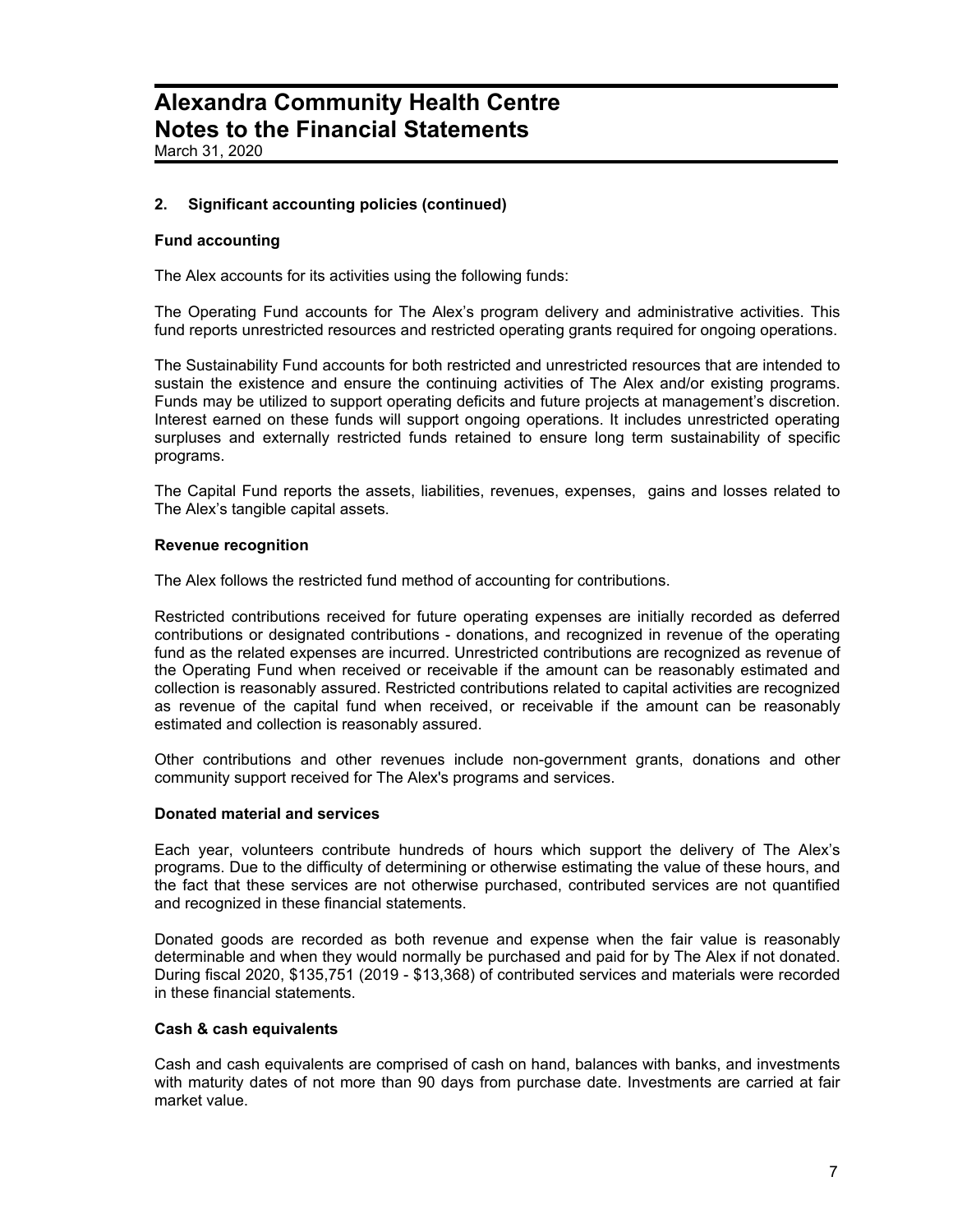March 31, 2020

#### $2.$ **Significant accounting policies (continued)**

### **Tangible capital assets**

Purchased tangible capital assets are recorded at cost less accumulated amortization and any provision for impairment. Contributed tangible capital assets are recorded at estimated fair value at the date of contribution to the extent that fair value can be reasonably estimated. If the cost of tangible capital assets is made up of significant separable component parts, such cost is allocated to the component parts when practicable and when estimates can be made of the estimated useful lives of the separate components.

The Alex provides for amortization at rates designed to amortize the cost of tangible capital assets over their estimated useful lives on a straight-line basis.

| Clinic equipment              | 5 years (2019 - 5 years)                 |
|-------------------------------|------------------------------------------|
| <b>Vehicles</b>               | 5 years (2019 - 3 years)                 |
| <b>Furniture and fixtures</b> | 10 years (2019 - 5 years)                |
| Leasehold improvements        | Length of lease (2019 - Length of lease) |
| Computers                     | 4 years (2019 - 2 years)                 |
| Mobile health buses           | 10 years (2019 - 5 years)                |

Tangible capital assets are tested for impairment whenever events or changes in circumstances indicate that an asset can no longer be used as originally expected, or its carrying value may not be fully recoverable. An impairment loss is recognized when and to the extent that management assesses the future useful life of an asset to be less than originally expected.

### **Financial instruments**

Financial instruments are recorded at fair value on initial recognition. All other financial instruments are recorded at cost or amortized cost, unless management has elected to record at fair value.

Transaction costs related to financial instruments measured at fair value are expensed as incurred. For all other financial instruments, the transaction costs are added to the carrying value of the asset or netted against the carrying value of the liability and are then recognized over the expected life of the instrument using the straight-line method. Any premium or discount related to an instrument measured at amortized cost is amortized over the expected life of the item using the straight-line method and recognized in the statement of operations.

The Alex records cash and cash equivalents, restricted cash, investments, restricted investments, accounts receivable, and accounts payable and accrued liabilities at amortized cost.

Financial assets measured at amortized cost are assessed for indications of impairment. When there is an indication of impairment signifying a significant adverse change in the expected timing or amount of future cash flows from the financial asset, an impairment loss will be recognized in the statement of operations. The reversal of a previously recognized impairment loss on a financial asset measured at amortized cost is recognized in the statement of operations in the year the reversal occurs.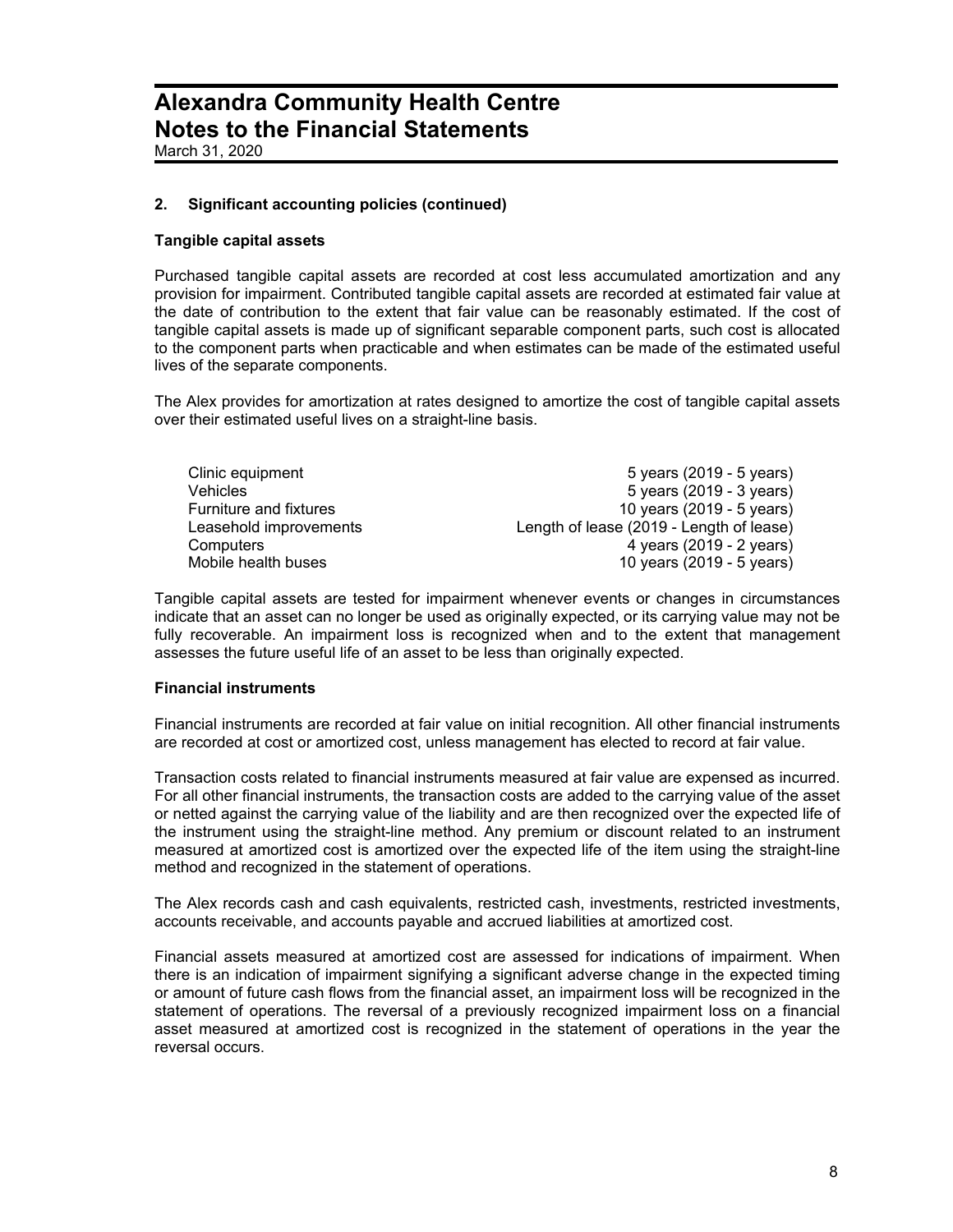March 31, 2020

#### $2.$ **Significant accounting policies (continued)**

### **Leases**

An operating lease is a lease where substantially all the benefits and risks incidental to ownership of the property are not transferred to The Alex.

Lease rentals under operating leases are included in the determination of excess of revenue over expenses over the lease term on a straight-line basis.

### **Use of estimates**

The accounting standards for not-for-profit organizations require management to make estimates and assumptions that affect the reported amounts of assets and liabilities at the date of the financial statements and the reported amounts of revenue and expenses during the year. Actual results could differ from those estimates.

Items subject to significant management estimate include the collectability of accounts receivable, the useful life and recoverable value of tangible capital assets and accrued liabilities. Management reviews its estimates annually based on current available information.

### 3. Restricted cash

Restricted cash balances are comprised of cash balances externally restricted for specific programs in the amount of \$168,370 (2019 - \$444,912).

### 4. Investments and restricted investments

As at March 31, 2020, The Alex's investments and restricted investments are held in Notice Demand Savings Accounts, with an interest rate of 2.3% and 2.4% (2019 - 2.3% and 2.5%) per annum and a minimum withdrawal notice period of 31 to 90 days respectively. Cash held in these accounts are classified as investments on the statement of financial position as it is held for the purposes of investment and not for meeting short term cash commitments.

Under the Sustainability Fund, restricted investments include \$585,000 (2019 - \$585,000) restricted by the City of Calgary for the purpose of funding the Dental Health Program (see Note 10). The remaining amount of \$4,784,739 (2019 - \$4,666,200) is restricted under the Sustainability Fund mandate of which \$2,200,000 (2019 - \$2,200,000) is restricted for the Community Food Centre (Note 8). For restricted investments under the Capital Fund, please refer to Note 9.

#### 5. **Accounts receivable**

Included in accounts receivable is \$84,802 (2019 - \$44,726) of government remittances recoverable.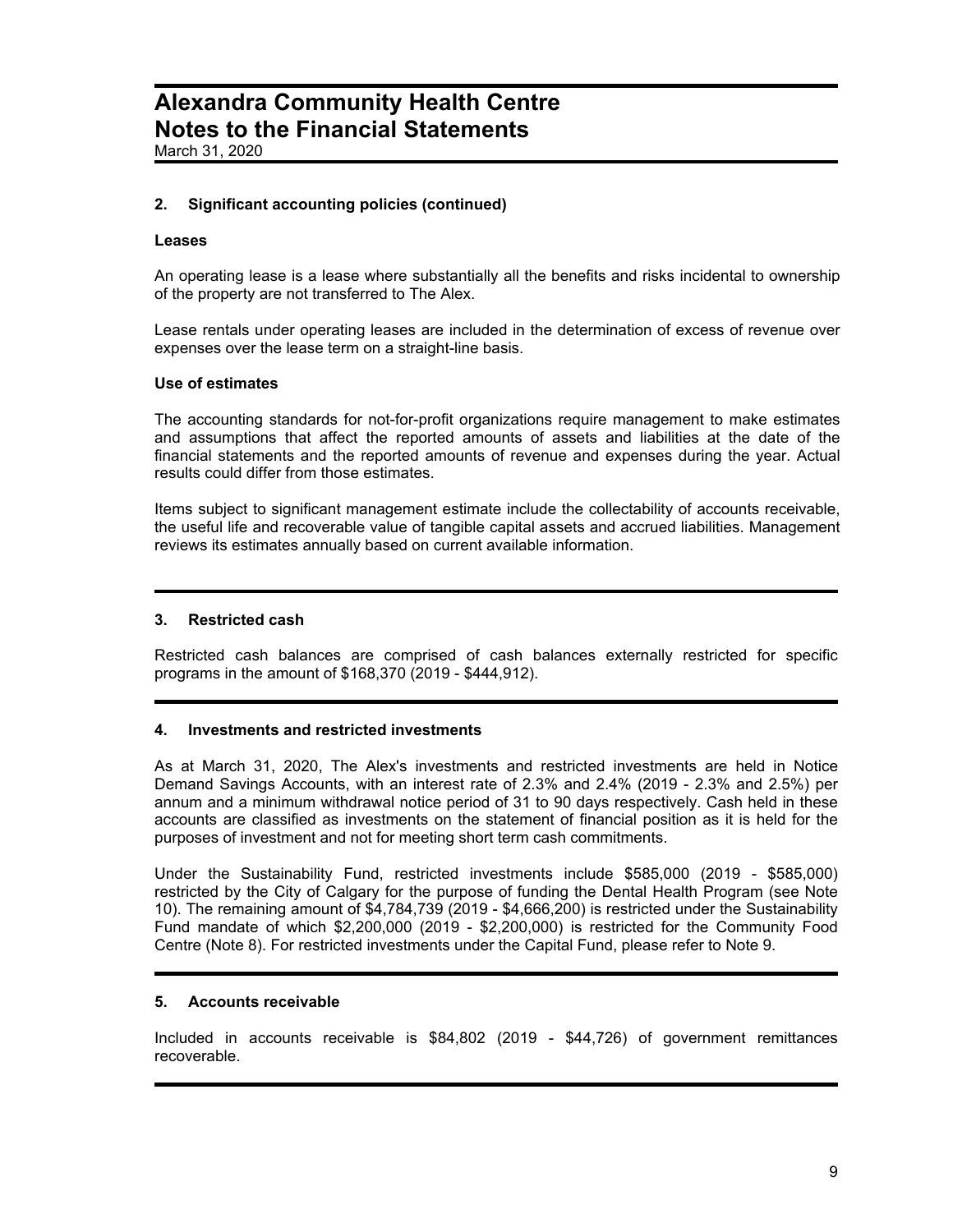March 31, 2020

| 6.<br><b>Tangible capital assets</b>                                                                                 |                                                                        |    |                                                                   | 2020                                                           | 2019                                                          |
|----------------------------------------------------------------------------------------------------------------------|------------------------------------------------------------------------|----|-------------------------------------------------------------------|----------------------------------------------------------------|---------------------------------------------------------------|
|                                                                                                                      | Cost                                                                   |    | Accumulated<br>Amortization                                       | <b>Net Book</b><br><b>Value</b>                                | Net Book<br>Value                                             |
| Clinic equipment<br>Vehicles<br>Furniture and fixtures<br>Leasehold improvements<br>Computers<br>Mobile health buses | \$<br>199,469<br>288,813<br>402,687<br>1,451,688<br>609,744<br>798,451 | \$ | 125,400 \$<br>212,271<br>117,418<br>787,421<br>515,699<br>409,622 | 74,069 \$<br>76,542<br>285,269<br>664,267<br>94,045<br>388,829 | 150,315<br>105,990<br>222,880<br>584,653<br>88,789<br>163,207 |
|                                                                                                                      | 3,750,852                                                              | S  | 2,167,831 \$                                                      | 1,583,021 \$                                                   | 1,315,834                                                     |
| <b>Deferred contributions</b><br>7.                                                                                  |                                                                        |    |                                                                   |                                                                |                                                               |
| <b>Provincial Government</b><br><b>Municipal Government</b><br>Grants<br>Others                                      |                                                                        |    |                                                                   | \$<br>185,569 \$<br>270,110<br>684,520                         | 463,610<br>409,354<br>396,205<br>112,591                      |
|                                                                                                                      |                                                                        |    |                                                                   | \$<br>1,140,199 \$                                             | 1,381,760                                                     |

Deferred contributions represents externally restricted amounts received through government and other contracts that have not yet been spent. These amounts are restricted to various programs of The Alex.

#### 8. **Designated contributions - donations**

Designated contributions – donations in the operating fund includes donations designated for particular programs that have not yet been spent. Designated contributions - donations in the sustainability fund includes \$2,200,000 (2019 - \$2,200,000) that has been allocated to the Sustainability Fund that is intended to ensure the long term sustainability of our Community Food Centre. Interest from these restricted funds will support the ongoing operations of this program.

#### 9. **Restricted investments under Capital Fund**

Amounts in the Capital Fund of \$295,483 (2019 - \$687,045) are internally restricted funds of which \$nil (2019 - \$200,000) is internally restricted for the purchase of a Community Health Bus, and \$295,483 (2019 - \$487,045) is internally restricted for leasehold improvements.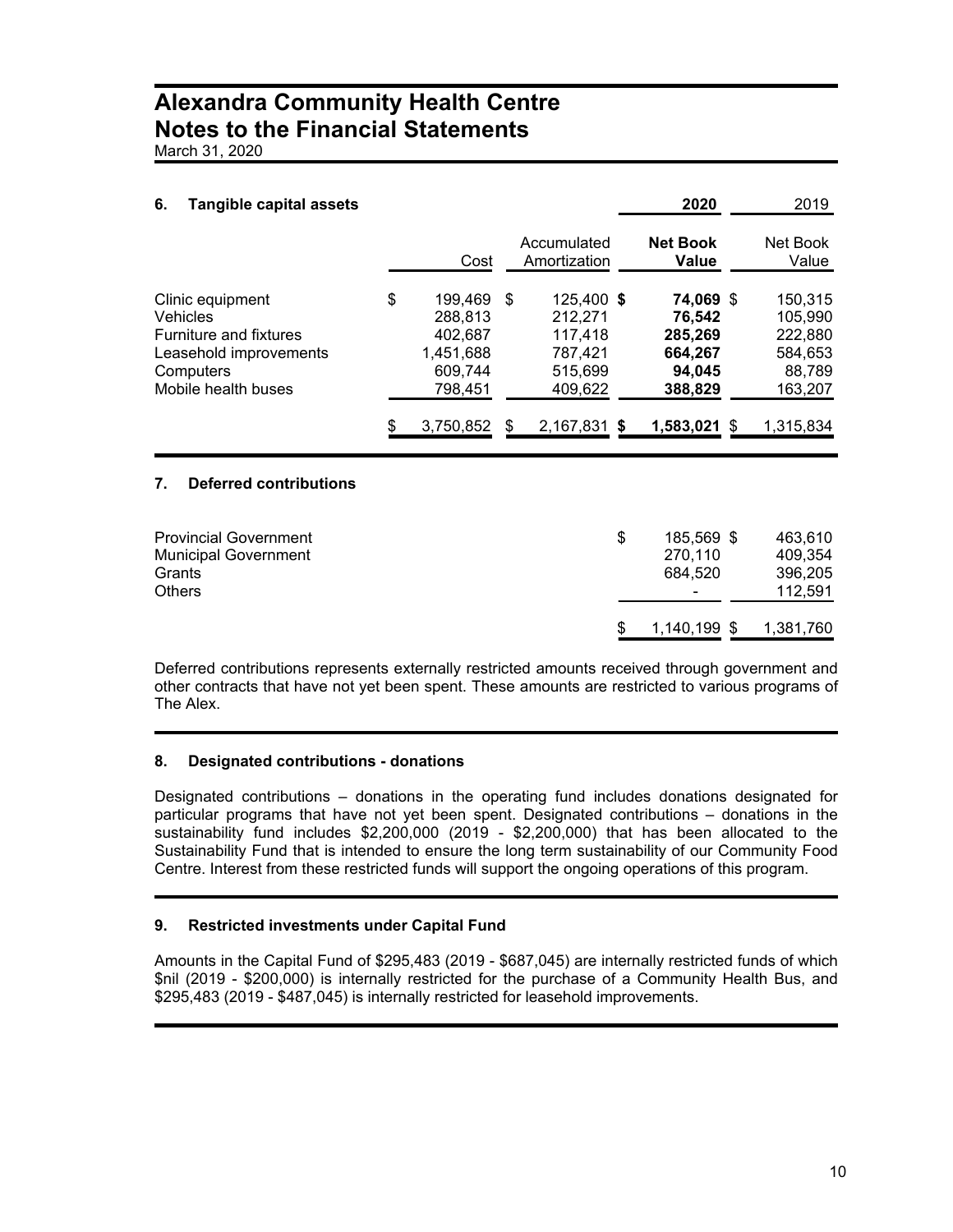March 31, 2020

### 10. Externally restricted contributions for Children's Dental Health Program

In 2013, The Alex received a contribution of \$585,000 from the City of Calgary for the purpose of funding The Alex's Children's Dental Health Program. The original principal of the grant is required to be maintained intact, though both the City of Calgary and The Alex have the right to demand repayment of the grant with six months' notice. The grant had an original term of ten years.

If The Alex is not in default of its obligations under the grant after the initial ten year term expires, the grant will automatically be renewed for successive ten year terms unless The Alex defaults on its obligations under the grant or the agreement is terminated by either party.

The interest income generated from the grant is to be used to fund the ongoing lifecycle costs and expenses for the Children's Dental Health Program. Any interest which is not used to fund this program is required to be reinvested into the grant principal. As of March 31, 2020 and 2019, all the income generated from the grant has been used to fund the program.

### 11. Fundraising expenses

As required under Section 7(2) of the Alberta Charitable Fundraising Regulation, the following amounts are disclosed:

|                                                                                                                                               | 2020                 | 2019              |
|-----------------------------------------------------------------------------------------------------------------------------------------------|----------------------|-------------------|
| Amounts paid as remuneration to employees whose principal<br>duties involve fundraising<br>Total direct expenses for soliciting contributions | 274,993 \$<br>34,248 | 235,281<br>46,282 |
|                                                                                                                                               | $309,241$ \$         | 281,563           |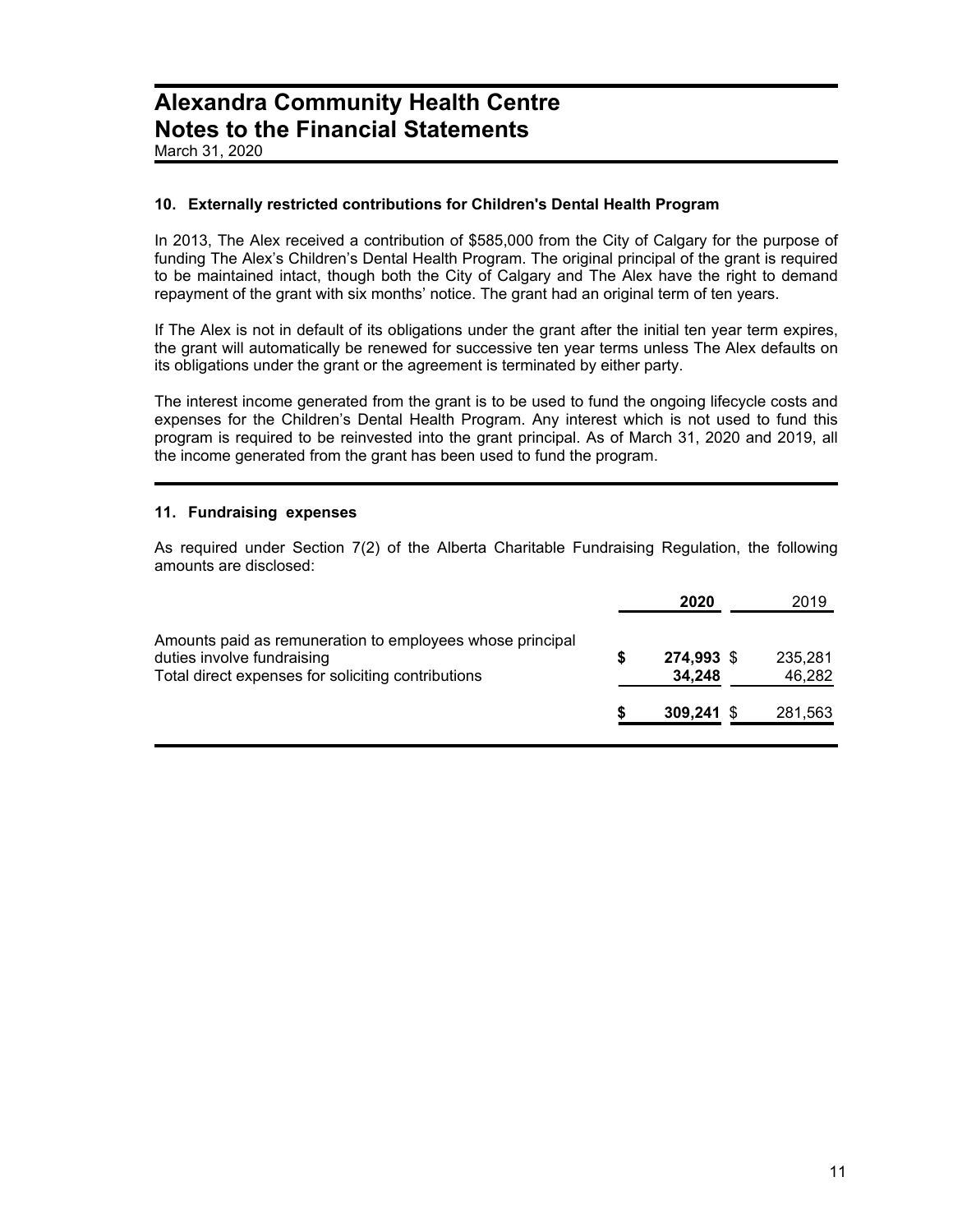March 31, 2020

### 12. Related party transactions

The Homeless Housing Society of Calgary (the "Society") is an organization incorporated under the Societies Act (Alberta) and is considered a controlled society of The Alex as the Society is under common management on account of rent paid for clients of The Alex.

The Society is not consolidated in these financial statements. Balances of the Society for the year ended March 31 is presented below:

|                                          | 2020                           | 2019                     |
|------------------------------------------|--------------------------------|--------------------------|
| Total assets<br><b>Total liabilities</b> | \$<br>507,373 \$<br>(119, 818) | 641,375<br>(195, 965)    |
|                                          | 387,555 \$                     | 445,410                  |
| Contributed by The Alex<br>Revenues      | \$<br>1,418,762 \$<br>862,924  | 1,436,100<br>988,748     |
| Expenses                                 | 2,281,686<br>(2, 339, 541)     | 2,424,848<br>(2,440,349) |
| Deficiency of revenue over expenses      | \$<br>(57,855) \$              | (15,501)                 |

Contributions to the Society by The Alex in the fiscal year ended March 31, 2020 amounted to \$1,418,762 (2019 - \$1,436,100). Management fee paid by the Society to The Alex amounted to \$228,187 (2019 - \$242,472). These amounts are included in the statement of revenue and expenses. Included in accounts receivable is \$48,403 (2019 - \$107,888) receivable from the Society. Included in accounts payable and accrued liabilities is \$Nil (2019 - \$14,107) payable to the Society. These transactions are in the normal course of operations and are measured at the exchange amount; which is the amount of consideration established and agreed to by the related parties.

### 13. Financial instruments

The Alex is exposed to various risks through its financial instruments. The following analysis provides a measure of The Alex's risk exposures and concentrations at March 31, 2020.

(a) Credit risk

Credit risk is the risk that one party to a financial instrument will cause a financial loss for the other party by failing to discharge an obligation. The Alex's main credit risks relate to its cash and cash equivalents, restricted cash, investments, restricted investments and accounts receivable. The Alex mitigates its exposure to credit risk by placing its cash with major financial institutions and by investing in low risk securities consistent with The Alex's investment policy, designed to manage the risk of its portfolio of investments. Accounts receivable has no significant concentration of credit risk with any one party. The Alex also does not have a concentration of credit exposure with any one donor. As such, credit risk is considered low.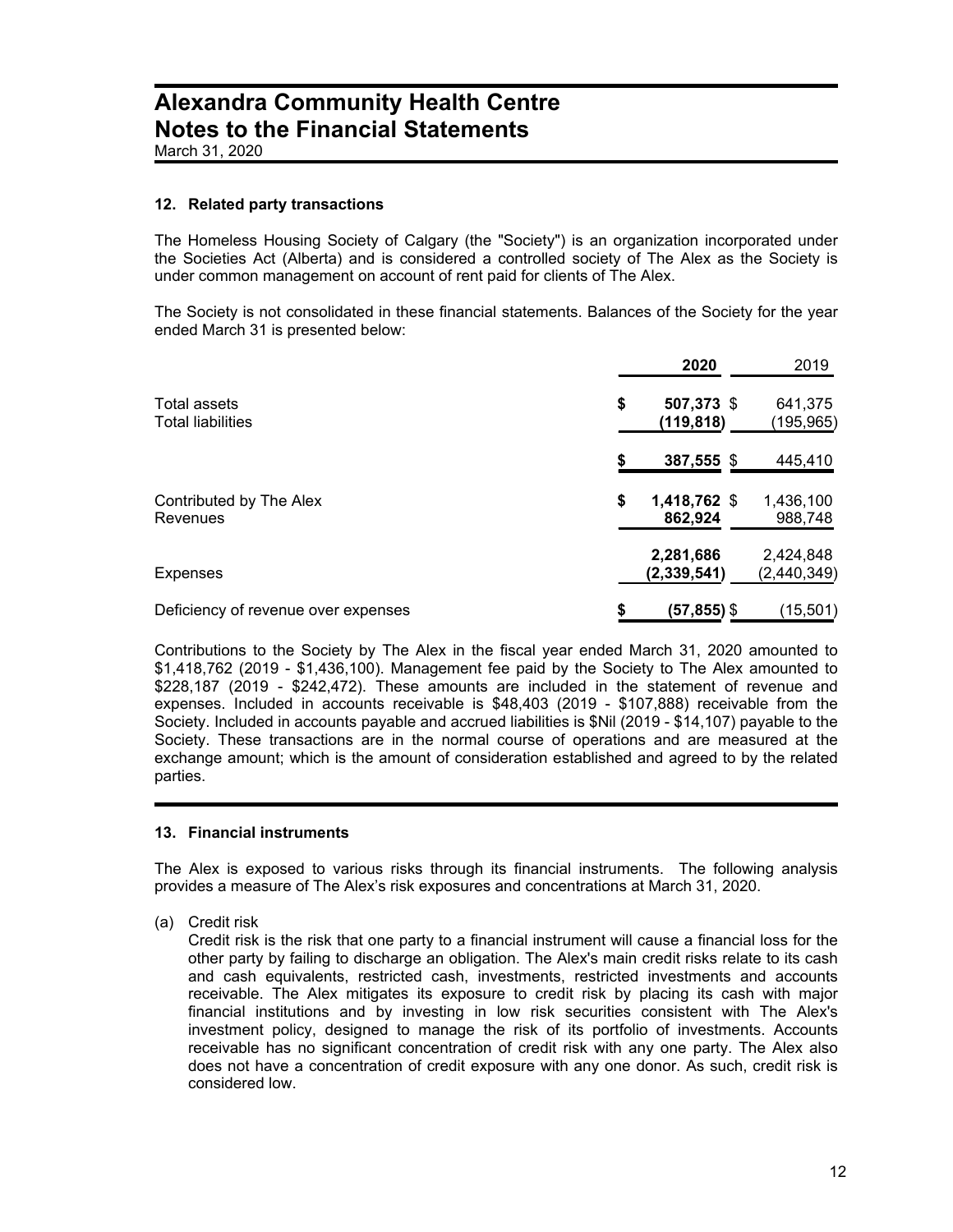### 13. Financial instruments (continued)

(b) Liquidity risk

Liquidity risk is the risk that The Alex will encounter difficulty in meeting the obligations associated with its financial liabilities. The Alex is not exposed to significant liquidity risk as a majority of its investments are not held for long term periods of time, and it is The Alex's policy to retain sufficient cash to fund its current obligations.

(c) Market risk

Market risk is the risk that the fair value or expected future cash flows of a financial instrument will fluctuate because of changes in market prices. Market risk comprises three types of risk: currency risk, interest rate risk and other price risk. The Alex is mainly exposed to interest rate risk.

 $(i)$ Interest rate risk

> Interest rate risk is the risk that the fair value or future cash flows of a financial instrument will fluctuate because of changes in market interest rates. The Alex is not exposed to significant interest rate fluctuations, except through the interest earned on its investments in guaranteed investment certificates, which is fairly limited.

### 14. Lease commitments

The Alex has operating lease commitments on property over the next five years are as follows:

|  | 2021<br>758,690<br>S<br>2022<br>2023<br>2024<br>2025 | 727,010<br>736,561<br>718.747<br>680,317 |
|--|------------------------------------------------------|------------------------------------------|
|--|------------------------------------------------------|------------------------------------------|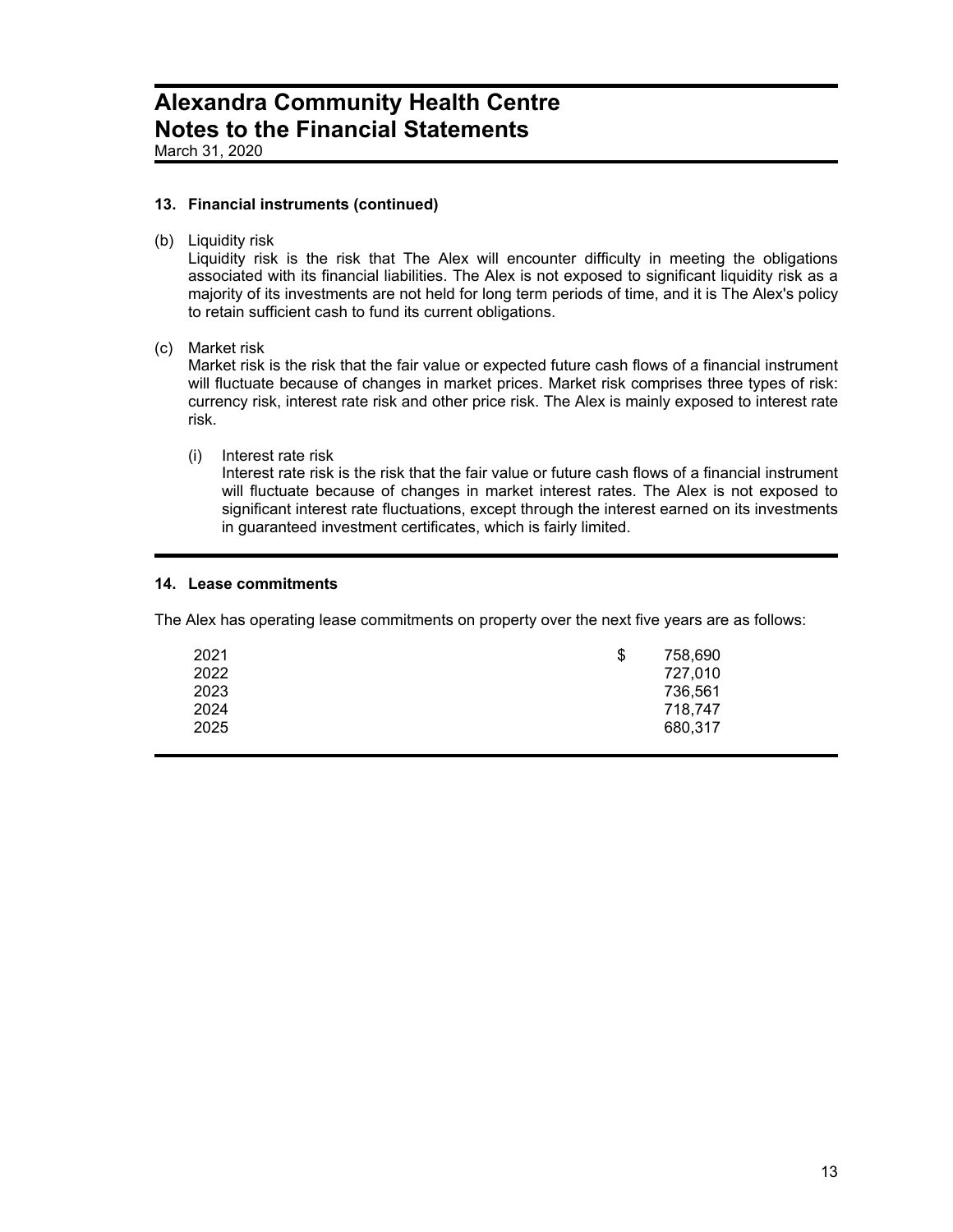March 31, 2020

### 15. Adoption of new accounting standards and change in accounting policy

As discussed in Note 2, effective April 1, 2019, The Alex adopted the new standards in the Chartered Professional Accountants of Canada Handbook, Part III - Accounting for Not-for-Profit Organizations Section 4433 (Tangible Capital Assets Held by Not-for-Profit Organizations) and 4441 (Collections Held by Not-for-Profit Organizations).

The allocation of costs pertaining to the tangible capital assets made up of significant separable component parts had no material impact upon adoption of this standard given the composition of The Alex's tangible capital assets.

However, in assessing the impact of new standards, the useful lives and capitalization thresholds for tangible capital assets were re-evaluated and revised to provide more accurate and relevant information as to the benefits obtained from the tangible capital assets. The change in the amount of accumulated amortization due to change in useful lives of tangible capital assets has been recognized into opening net assets in the amount of \$295,983. Accordingly, the financial statements for 2019 have been retroactively restated as follows:

|                                                                                                                                                                                                                                                                             | 2019<br>As previously<br>stated                                                 | Adjustments                                                          | 2019<br>As restated                                                    |
|-----------------------------------------------------------------------------------------------------------------------------------------------------------------------------------------------------------------------------------------------------------------------------|---------------------------------------------------------------------------------|----------------------------------------------------------------------|------------------------------------------------------------------------|
| <b>Statement of Financial Position</b><br>Tangible capital assets<br>Net Assets - Invested in tangible capital assets<br>Net Assets - Total - end of year                                                                                                                   | \$<br>999,685 \$<br>999,685<br>13,261,484                                       | 316,149 \$<br>316,149<br>316,149                                     | 1,315,834<br>1,315,834<br>13,577,633                                   |
| <b>Statement of Operations and Net Assets</b><br>Amortization<br>Excess of revenues over expenses<br>Net Assets - Capital Fund - beginning of year<br>Net Assets - Capital Fund - end of year<br>Net Assets - Total - beginning of year<br>Net Assets - Total - end of year | \$<br>351,508 \$<br>442,843<br>1,712,096<br>1,686,730<br>3,710,087<br>4,152,930 | $(20, 166)$ \$<br>20,166<br>295,983<br>316,149<br>295,983<br>316,149 | 331,342<br>463,009<br>2,008,079<br>2,002,879<br>4,006,070<br>4,469,079 |
| <b>Statement of Cash Flows</b><br>Excess of revenues over expenses<br>Amortization                                                                                                                                                                                          | \$<br>442,843 \$<br>351,508                                                     | 20,166 \$<br>(20,166)                                                | 463,009<br>331,342                                                     |